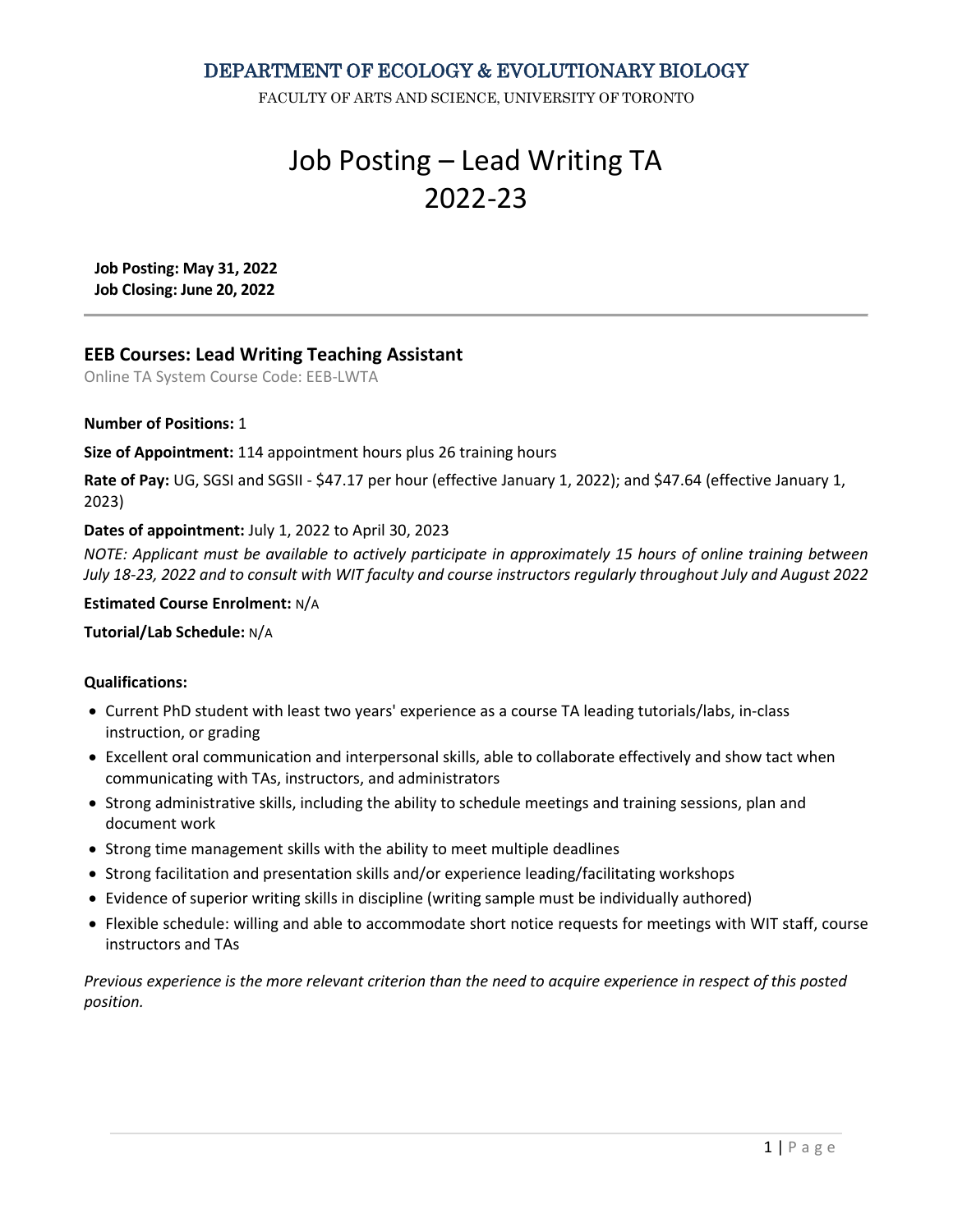# **Description of Duties:**

As part of the Writing-Integrated Teaching (WIT) program, a writing instruction initiative in Arts and Science, the Lead Writing TA (LWTA) will work with the WIT staff and WIT Unit Contact to support course instructors and TAs in selected courses, as well as support undergraduate student writing development overall in the hiring department. The LWTA will perform the following duties:

- Participate in training sessions (with LWTAs from other units) in July and throughout the year (late August, early January, and an end-of-year event)
- Read book chapters, articles, etc. on writing pedagogy
- Meet with WIT staff, departmental WIT Contacts, and course instructors to plan writing assignments activities and for tutorials, labs, or lectures
- Design and lead training sessions and consultations for course TAs on writing-related topics, such as providing feedback to students on critical reading, writing, planning tutorial/lab activities related to writing, etc.
- Develop and/or adapt resources on writing instruction (such as marking rubrics and assignments) for instructors, TAs, and students
- Communicate regularly by email and in person with course instructors, WIT staff, departmental WIT Contacts and others to implement WIT activities
- Collaborate with LWTAs in other units by meeting in peer groups and sharing writing instruction resources
- Collect and analyze data on WIT (e.g., surveys, student writing samples, TA and instructor focus groups, etc.)
- Document activities (e.g., help draft unit WIT goals, provide monthly updates, write a final a report about WIT activities in the unit, etc.)

# **Application Process:**

- Step 1: Applicants will apply using EEB's Online TAship Application system, logging in with existing UTORid and password <https://taships.iit.artsci.utoronto.ca/eeb/login>
- Step 2: Applicants will submit the following documents, via email, to Prof Shelby Riskin [\(shelby.riskin@utoronto.ca\)](mailto:shelby.riskin@utoronto.ca)
	- 1. Letter of Interest
	- 2. Curriculum Vitae
	- 3. Writing Sample (individually written and no more than 4 pages)
	- 4. Names of two (2) referees who have supervised you as a course TA

If during the application and/or selection process you require accommodation due to a disability, please contact the EEB Graduate Office [\(helen.rodd@utoronto.ca\)](mailto:helen.rodd@utoronto.ca)

This job is posted in accordance with the CUPE 3902 Unit 1 Collective Agreement.

In accordance with Article 16:03(A) the hiring criteria for teaching assistant positions are: academic qualifications, the need to acquire experience, previous experience, and for continuing students, previous satisfactory employment.

CUPE3902 Unit 1 Job Postings can be found online: <http://unit1.hrandequity.utoronto.ca/>